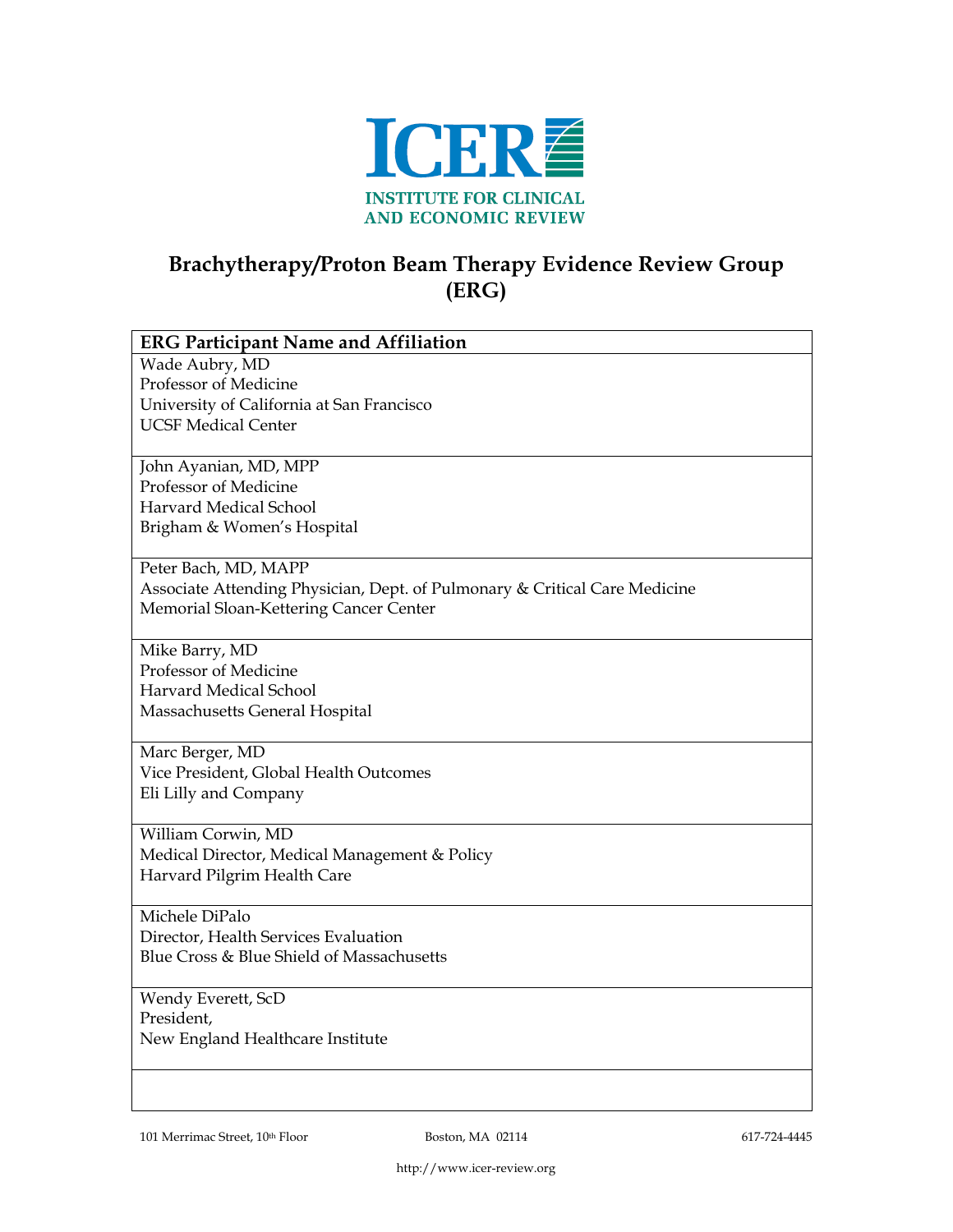Dennis Falkenstein Siemens, Inc.

Ted Ganiats, MD Professor & Chair, Family and Preventive Medicine University of California at San Diego UCSD Medical Center

G. Scott Gazelle, MD, MPH, PhD Director, Institute for Technology Assessment, Massachusetts General Hospital and Prof. of Radiology, Harvard Medical School

Marthe Gold, MD Professor & Chair, Community Health and Social Medicine City College of New York

Lou Hochheiser, MD Medical Director, Clinical Policy Development Humana, Inc.

Nora Janjan, MD, MPSA Professor of Radiation Oncology University of Texas M.D. Anderson Cancer Center

Peter Juhn, MD, MPH President, Therapeutic Resource Centers Medco Health Solutions, Inc.

Phil Kantoff, MD Professor of Medicine Harvard Medical School Dana-Farber Cancer Institute

Andre Konski, MD, MBA, MA Chief Medical Officer Fox Chase Cancer Center

Armin Langenegger Varian, Inc.

Marcel Marc Varian, Inc.

Newell McElwee, PharmD, MSPH Vice President, Evidence-Based Strategies Pfizer, Inc.

101 Merrimac Street, 10<sup>th</sup> Floor **Boston, MA 02114** 617-724-4445